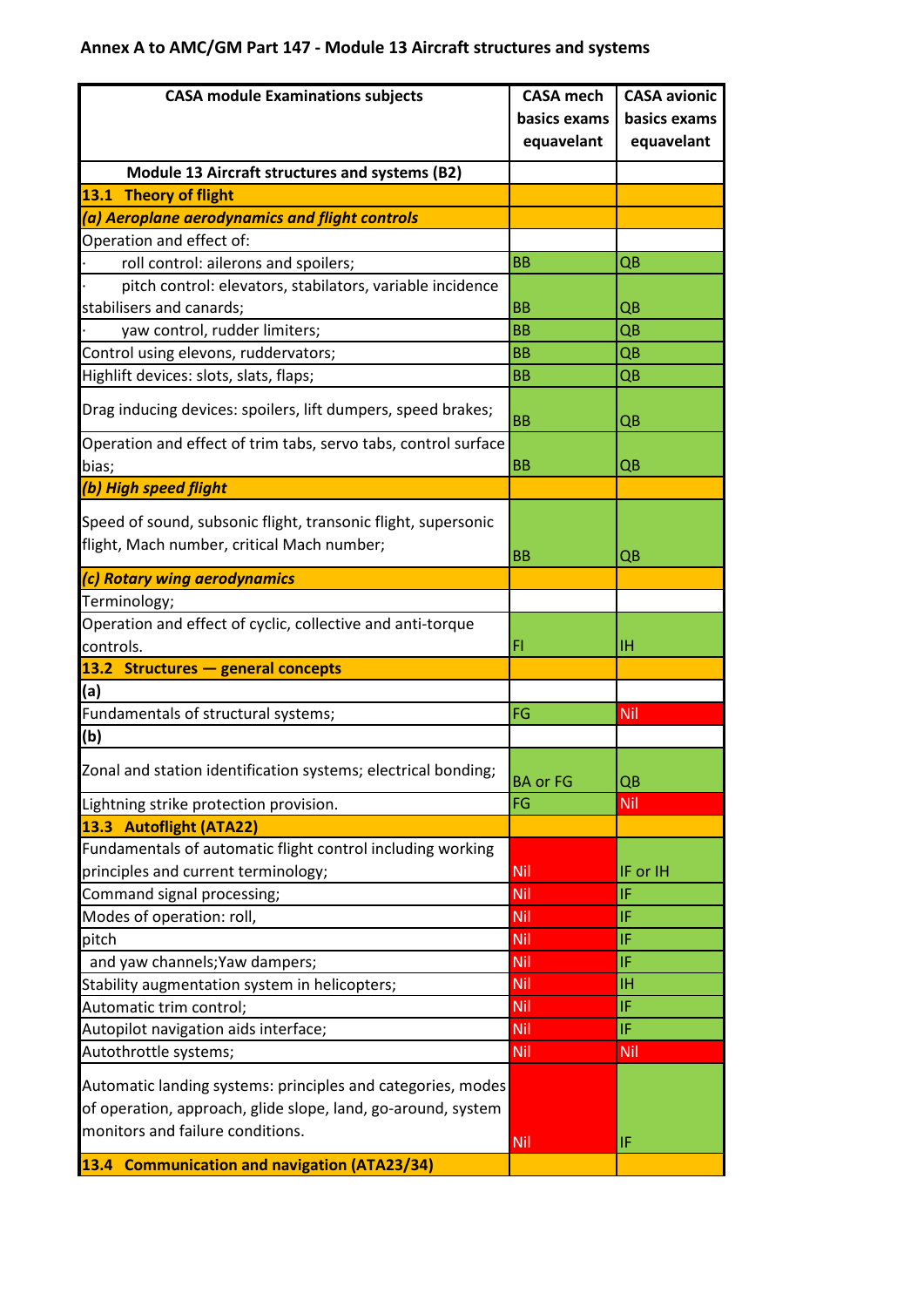| Fundamentals of radio wave propagation, antennas,            |           |            |  |
|--------------------------------------------------------------|-----------|------------|--|
| transmission lines, communication, receiver and transmitter. | Nil       | <b>WA</b>  |  |
| Working principles of following systems:                     |           |            |  |
| Very high frequency (VHF) communication;                     | Nil       | <b>WZ</b>  |  |
| High frequency (HF) communication;                           | Nil       | <b>WZ</b>  |  |
| Audio;                                                       | Nil       | <b>WB</b>  |  |
| Emergency locator transmitters;                              | Nil       | <b>WZ</b>  |  |
| Cockpit voice recorder;                                      | Nil       | <b>WB</b>  |  |
|                                                              |           |            |  |
| Very high frequency omnidirectional range (VOR);             | Nil       | <b>WD</b>  |  |
| Automatic direction finding (ADF);                           | Nil       | <b>WC</b>  |  |
| Instrument landing system (ILS);                             | Nil       | <b>WE</b>  |  |
| Microwave landing system (MLS);                              | Nil       | Nil        |  |
| Flight director systems;                                     | Nil       | IZ         |  |
| Distance measuring equipment (DME);                          | Nil       | WJ         |  |
| Doppler navigation;                                          | Nil       | <b>WK</b>  |  |
| Area navigation, RNAV systems;                               | Nil       | Nil        |  |
| Flight management systems;                                   | Nil       | IZ         |  |
| Global positioning system (GPS), Global navigation           |           |            |  |
| satellite systems (GNSS);                                    | Nil       | WL         |  |
| Inertial navigation system;                                  | Nil       | IK         |  |
| Air traffic control transponder, secondary surveillance      |           |            |  |
| radar;                                                       | Nil       | WG         |  |
|                                                              |           |            |  |
| Traffic alert and collision avoidance system (TCAS);         | Nil       | Nil        |  |
| Weather avoidance radar;                                     | Nil       | <b>WF</b>  |  |
| Radio altimeter;                                             | Nil       | WI         |  |
| ARINC communication and reporting.                           | Nil       | Nil        |  |
| 13.5 Electrical power (ATA24)                                |           |            |  |
| Batteries installation and operation;                        | <b>BC</b> | EB         |  |
| DC power generation;                                         | <b>BC</b> | EB         |  |
| AC power generation;                                         | Nil       | EB         |  |
| Emergency power generation;                                  | Nil       | Nil        |  |
| Voltage regulation;                                          | <b>BC</b> | EB         |  |
| Power distribution;                                          | <b>BC</b> | <b>ED</b>  |  |
| Inverters, transformers, rectifiers;                         | Nil       | ED         |  |
| Circuit protection;                                          | <b>BC</b> | <b>ED</b>  |  |
| External and ground power.                                   | Nil       | Nil        |  |
| 13.6 Equipment and furnishings (ATA25)                       |           |            |  |
| Electronic emergency equipment requirements;                 | Nil       | Nil        |  |
| Cabin entertainment equipment.                               | Nil       | Nil        |  |
| 13.7 Flight controls (ATA27)                                 |           |            |  |
| (a)                                                          |           |            |  |
| Primary controls: aileron, elevator, rudder, spoiler;        | <b>BB</b> | QB         |  |
| Trim control;                                                | <b>BB</b> | QB         |  |
| Active load control;                                         | <b>BB</b> | QB         |  |
| High lift devices;                                           | <b>BB</b> | QB         |  |
| Lift dump, speed brakes;                                     | <b>BB</b> | QB         |  |
| System operation: manual, hydraulic, pneumatic;              | <b>BB</b> | <b>Nil</b> |  |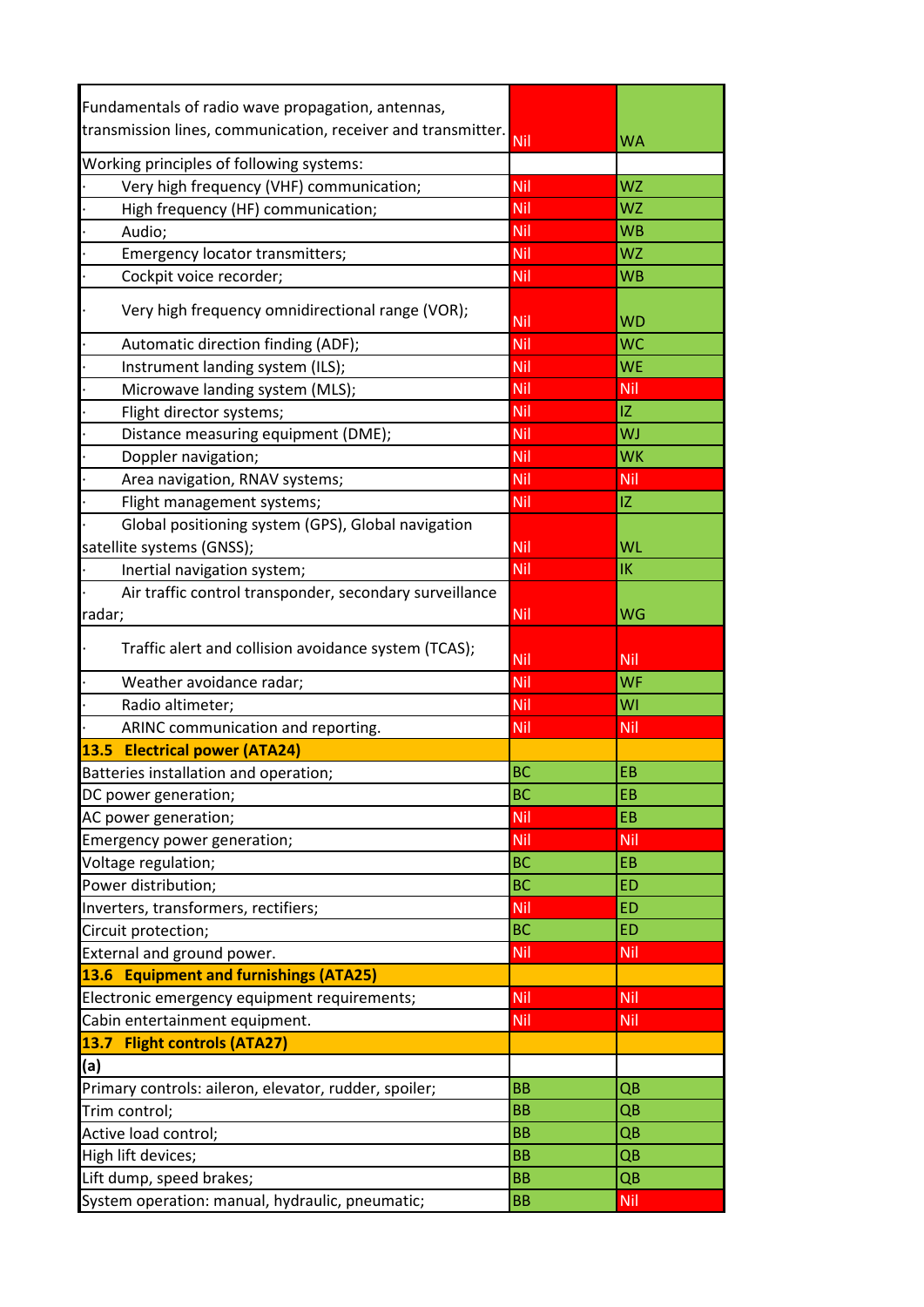| Artificial feel, Yaw damper, Mach trim, rudder limiter, gust  |            |     |
|---------------------------------------------------------------|------------|-----|
| locks;                                                        | <b>BB</b>  | QB  |
| Stall protection systems;                                     | <b>BB</b>  | QB  |
| (b)                                                           |            |     |
| System operation: electrical, fly-by-wire.                    | Nil        | IF  |
| 13.8 Instrument systems (ATA31)                               |            |     |
| Classification;                                               |            |     |
| Atmosphere;                                                   | Nil        | IΑ  |
| Terminology;                                                  | Nil        | IA  |
| Pressure measuring devices and systems;                       | Nil        | I٨  |
| Pitot static systems;                                         | <b>BC</b>  | IA  |
| Altimeters;                                                   | <b>BC</b>  | IΑ  |
| Vertical speed indicators;                                    | <b>BC</b>  | IA  |
| Airspeed indicators;                                          | <b>BC</b>  | IΑ  |
| Machmeters;                                                   | Nil        | IA  |
| Altitude reporting and alerting systems;                      | Nil        | IA  |
| Air data computers;                                           | Nil        | IA  |
| Instrument pneumatic systems;                                 | Nil        | IA  |
| Direct reading pressure and temperature gauges;               | <b>Nil</b> | IA  |
| Temperature indicating systems;                               | <b>Nil</b> | IA  |
| Fuel quantity indicating systems;                             | FA         | ΙA  |
| Gyroscopic principles;                                        | <b>Nil</b> | IZ  |
| Artificial horizons;                                          | <b>BC</b>  | IZ  |
| Slip indicators;                                              | <b>BC</b>  | IZ  |
| Directional gyros;                                            | <b>Nil</b> | IZ  |
| Ground proximity warning systems;                             | <b>Nil</b> | IZ  |
| Compass systems;                                              | <b>BC</b>  | IZ  |
| Flight data recording systems;                                | Nil        | IZ  |
| Electronic flight instrument systems;                         | Nil        | IZ  |
| Instrument warning systems including master warning           |            |     |
| systems and centralised warning panels;                       | <b>Nil</b> | Nil |
| Stall warning systems and angle of attack indicating systems; | Nil        | Nil |
| Vibration measurement and indication.                         | <b>Nil</b> | IΑ  |
| 13.9 Lights (ATA33)                                           |            |     |
| External: navigation, landing, taxiing, ice;                  | <b>Nil</b> | EB  |
| Internal: cabin, cockpit, cargo;                              | Nil        | EB  |
| Emergency.                                                    | Nil        | EB  |
| 13.10 On-board maintenance systems (ATA45)                    |            |     |
| Central maintenance computers;                                | Nil        | Nil |
| Data loading system;                                          | <b>Nil</b> | Nil |
| Electronic library system;                                    | <b>Nil</b> | Nil |
| Printing;                                                     | <b>Nil</b> | Nil |
| Structure monitoring (damage tolerance monitoring).           | Nil        | Nil |
| 13.11 Air-conditioning and cabin pressurisation (ATA21)       |            |     |
| 13.11.1 Air supply                                            |            |     |
| Sources of air supply including engine bleed, APU and         |            |     |
| ground cart.                                                  | <b>FM</b>  | ED  |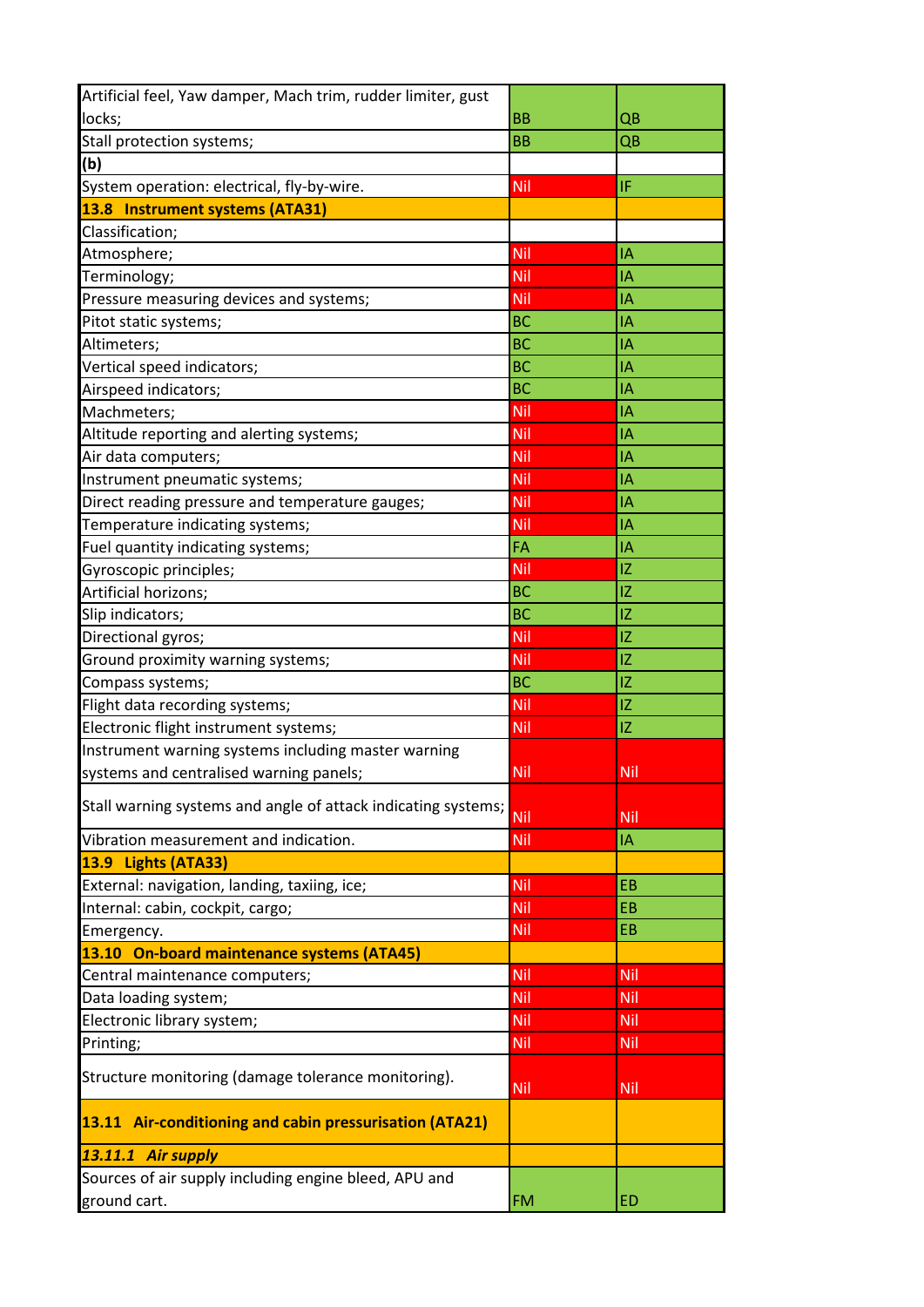| 13.11.2 Air-conditioning                                    |           |           |
|-------------------------------------------------------------|-----------|-----------|
| Air-conditioning systems;                                   | <b>FM</b> | ED & EB   |
| Air cycle and vapour cycle machines;                        | <b>FM</b> | ED & EB   |
| Distribution systems;                                       | <b>FM</b> | ED & EB   |
| Flow, temperature and humidity control system.              | <b>FM</b> | ED&EB     |
| 13.11.3 Pressurisation                                      |           |           |
| Pressurisation systems;                                     | <b>IM</b> | <b>IM</b> |
| Control and indication including control and safety valves; | <b>IM</b> | IM        |
| Cabin pressure controllers.                                 | IM        | <b>IM</b> |
| 13.11.4 Safety and warning devices                          |           |           |
| Protection and warning devices.                             | <b>IM</b> | IM        |
| 13.12 Fire protection (ATA26)                               |           |           |
| (a)                                                         |           |           |
| Fire and smoke detection and warning systems;               | <b>BC</b> | <b>ED</b> |
| Fire extinguishing systems;                                 | <b>BC</b> | <b>ED</b> |
| System tests;                                               | <b>BC</b> | <b>ED</b> |
| (b)                                                         |           |           |
| Portable fire extinguisher.                                 | <b>BC</b> | <b>ED</b> |
| 13.13 Fuel systems (ATA28)                                  |           |           |
| System layout;                                              | FA        | Nil       |
| Fuel tanks;                                                 | FA        | Nil       |
| Supply systems;                                             | FA        | Nil       |
| Dumping, venting and draining;                              | FA        | Nil       |
| Cross-feed and transfer;                                    | FA        | Nil       |
| Indications and warnings;                                   | FA        | IA        |
| Refuelling and defuelling;                                  | FA        | Nil       |
| Longitudinal balance fuel systems.                          | FA        | Nil       |
| 13.14 Hydraulic power (ATA29)                               |           |           |
| System layout;                                              | FF        | Nil       |
| Hydraulic fluids;                                           | FF        | Nil       |
| Hydraulic reservoirs and accumulators;                      | FF        | Nil       |
| Pressure generation: electrical, mechanical, pneumatic;     | FF        | Nil       |
| Emergency pressure generation;                              | FF        | Nil       |
| Filters;                                                    | FF        | Nil       |
| Pressure control;                                           | FF        | Nil       |
| Power distribution;                                         | FF        | Nil       |
| Indication and warning systems;                             | FF        | IA        |
| Interface with other systems.                               | FF        | Nil       |
| 13.15 Ice and rain protection (ATA30)                       |           |           |
| Ice formation, classification and detection;                | FG        | <b>ED</b> |
| Anti-icing systems: electrical, hot air and chemical;       | FG        | <b>ED</b> |
| De-icing systems: electrical, hot air, pneumatic and        |           |           |
| chemical;                                                   | FG        | <b>ED</b> |
| Rain repellent;                                             | FG        | Nil       |
| Probe and drain heating;                                    | FG        | <b>ED</b> |
| Wiper systems.                                              | FG        | Nil       |
| 13.16 Landing gear (ATA32)                                  |           |           |
| Construction, shock absorbing;                              | FA        | Nil       |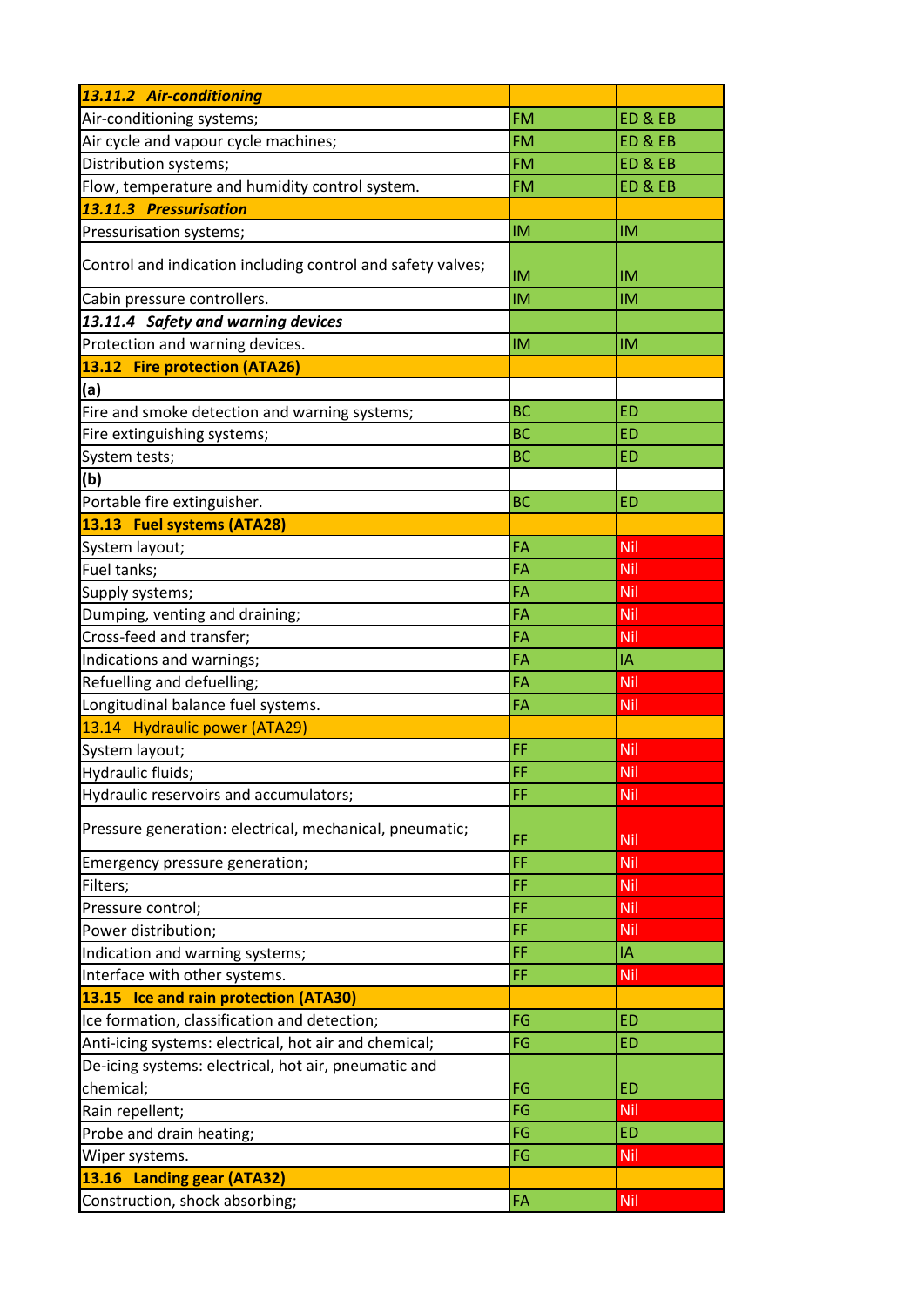| Extension and retraction systems: normal and emergency;                                                                                                                                                                                                                                                                                                                                                                                                                                                                                                                                                                                    | FG                | Nil               |
|--------------------------------------------------------------------------------------------------------------------------------------------------------------------------------------------------------------------------------------------------------------------------------------------------------------------------------------------------------------------------------------------------------------------------------------------------------------------------------------------------------------------------------------------------------------------------------------------------------------------------------------------|-------------------|-------------------|
| Indications and warnings;                                                                                                                                                                                                                                                                                                                                                                                                                                                                                                                                                                                                                  | FG                | <b>EB</b>         |
| Wheels, brakes, antiskid and autobraking;                                                                                                                                                                                                                                                                                                                                                                                                                                                                                                                                                                                                  | FA                | <b>ED</b>         |
| Tyres;                                                                                                                                                                                                                                                                                                                                                                                                                                                                                                                                                                                                                                     | FA                | Nil               |
| Steering;                                                                                                                                                                                                                                                                                                                                                                                                                                                                                                                                                                                                                                  | FA                | Nil               |
| Air-ground sensing.                                                                                                                                                                                                                                                                                                                                                                                                                                                                                                                                                                                                                        | FG                | Nil               |
| 13.17 Oxygen (ATA35)                                                                                                                                                                                                                                                                                                                                                                                                                                                                                                                                                                                                                       |                   |                   |
| System layout: cockpit, cabin;                                                                                                                                                                                                                                                                                                                                                                                                                                                                                                                                                                                                             | FG                | IZ                |
| Sources, storage, charging and distribution;                                                                                                                                                                                                                                                                                                                                                                                                                                                                                                                                                                                               | FG                | IZ                |
| Supply regulation;                                                                                                                                                                                                                                                                                                                                                                                                                                                                                                                                                                                                                         | FG                | IZ                |
| Indications and warnings.                                                                                                                                                                                                                                                                                                                                                                                                                                                                                                                                                                                                                  | FG                | IZ                |
| 13.18 Pneumatic/vacuum (ATA36)                                                                                                                                                                                                                                                                                                                                                                                                                                                                                                                                                                                                             |                   |                   |
| System layout;                                                                                                                                                                                                                                                                                                                                                                                                                                                                                                                                                                                                                             | <b>BC</b>         | IA                |
| Sources: engine/APU, compressors, reservoirs, ground                                                                                                                                                                                                                                                                                                                                                                                                                                                                                                                                                                                       |                   |                   |
| supply;                                                                                                                                                                                                                                                                                                                                                                                                                                                                                                                                                                                                                                    | <b>BC</b>         | I٨                |
| Pressure control;                                                                                                                                                                                                                                                                                                                                                                                                                                                                                                                                                                                                                          | <b>IM</b>         | IΑ                |
| Distribution;                                                                                                                                                                                                                                                                                                                                                                                                                                                                                                                                                                                                                              | <b>FM</b>         | Nil               |
| Indications and warnings;                                                                                                                                                                                                                                                                                                                                                                                                                                                                                                                                                                                                                  | <b>IM</b>         | <b>IM</b>         |
| Interfaces with other systems.                                                                                                                                                                                                                                                                                                                                                                                                                                                                                                                                                                                                             | <b>IM</b>         | Nil               |
| 13.19 Water/waste (ATA38)                                                                                                                                                                                                                                                                                                                                                                                                                                                                                                                                                                                                                  |                   |                   |
| Water system layout, supply, distribution, servicing and                                                                                                                                                                                                                                                                                                                                                                                                                                                                                                                                                                                   |                   |                   |
| draining;                                                                                                                                                                                                                                                                                                                                                                                                                                                                                                                                                                                                                                  | FG                | Nil               |
| Toilet system layout, flushing and servicing.                                                                                                                                                                                                                                                                                                                                                                                                                                                                                                                                                                                              | Nil               | Nil               |
| 13.20 Integrated modular avionics (ATA42)                                                                                                                                                                                                                                                                                                                                                                                                                                                                                                                                                                                                  |                   |                   |
| Functions that may be typically integrated in the Integrated<br>Modular Avionic (IMA) modules are, among others: bleed<br>management, air pressure control, air ventilation and<br>control, avionics and cockpit ventilation control,<br>temperature control, air traffic communication, avionics<br>communication router, electrical load management, circuit<br>breaker monitoring, electrical system BITE, fuel<br>management, braking control, steering control, landing gear<br>extension and retraction, tyre pressure indication, oleo<br>pressure indication, brake temperature monitoring;<br>Core system;<br>Network components. | Nil<br>Nil<br>Nil | Nil<br>Nil<br>Nil |
| 13.21 Cabin systems (ATA44)                                                                                                                                                                                                                                                                                                                                                                                                                                                                                                                                                                                                                |                   |                   |
| The units and components which furnish a means of<br>entertaining the passengers and providing communication<br>within the aircraft (cabin intercommunication data system)<br>and between the aircraft cabin and ground stations (cabin<br>network service). These include voice, data, music and video<br>transmissions.                                                                                                                                                                                                                                                                                                                  | Nil               | <b>Nil</b>        |
|                                                                                                                                                                                                                                                                                                                                                                                                                                                                                                                                                                                                                                            |                   |                   |